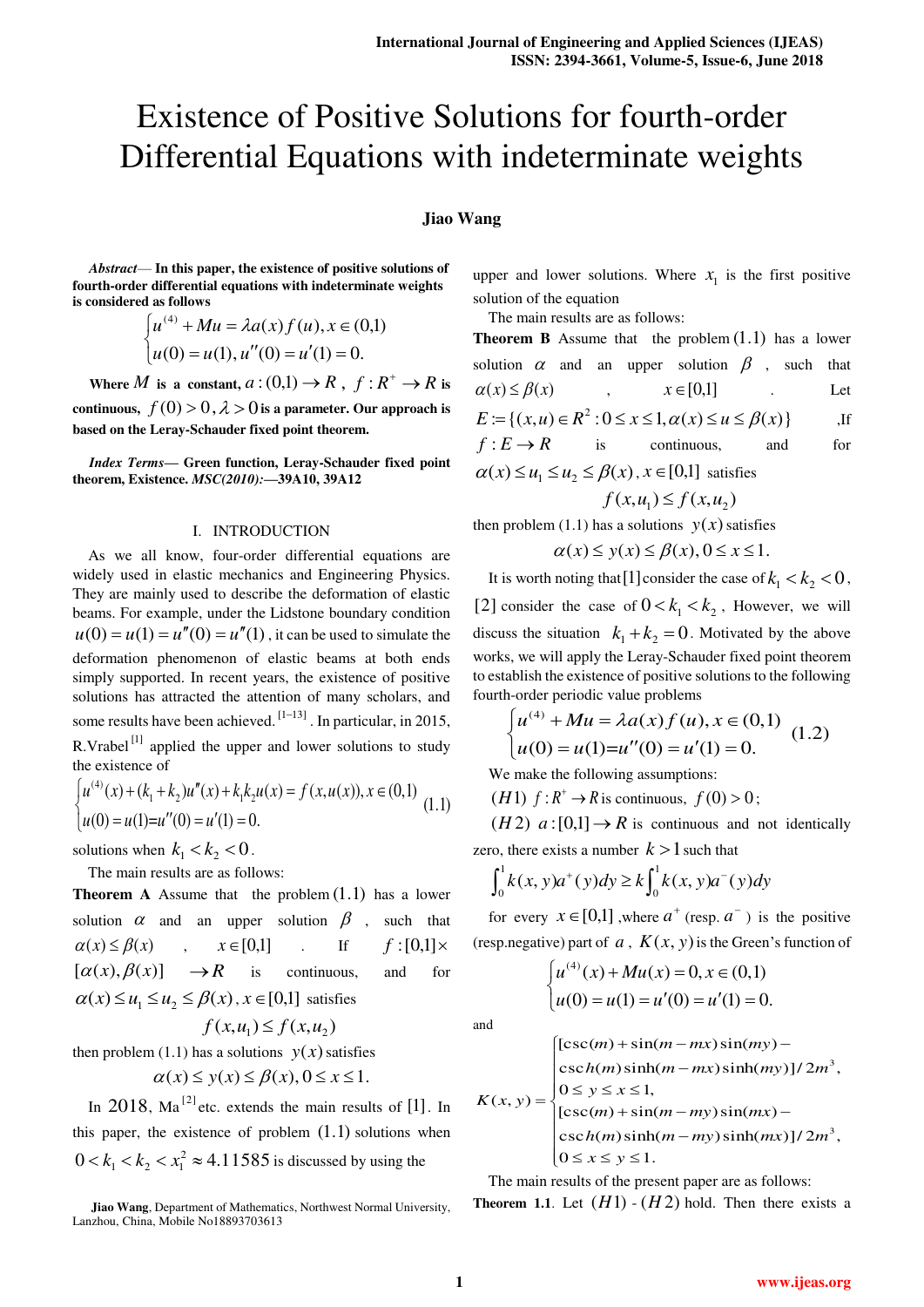positive number  $\lambda^*$  such that (1.2) has a positive solution for  $0 < \lambda < \lambda^*$ .

**Remark** The requirement of f in document [1] is monotonous increasing. In this paper, f is continuous and weight function are allowed to change sign, so the condition of this paper is weaker than that of  $[1]$ .

## II. PRELIMINARIES

Throughout the paper, we assume that  $f(u) = f(0)$  for  $u \leq 0$ , *C*[0,1] is a Banach space. The norm in *C*[0,*T*] is defined as follows

$$
||u|| = \max_{t \in [0,1]} |u(t)|.
$$

We first recall the following fixed point result of Leray-Schauder fixed point theorem in a space.

Lemma<sub>2.1</sub>.<sup>[15]</sup> Define

$$
W := \{ u \in C^4([0,1]) : u(0) = u(1) = u''(0) = u''(1) = 0 \},
$$

linear operator  $L_c : W \to C([0,1])$  and  $L_c u = u^{(4)} + M u$ ,  $u \in W$  **.** then

(i)  $L_M$  is strongly inverse-positive in  $W_0 \Leftrightarrow -\pi^4 < M \le 0$ ;

(ii)  $-\frac{c_0}{4} \leq M < -\pi^4$ 4  $-\frac{c_0}{4} \leq M < -\pi^4 \Rightarrow L_M$  is strongly inverse-negative in  $W_0$ .

Here  $c_0 = 4k_0^4 \approx 950.8843$  and  $k_0 \approx 3.9266$  is the smallest positive solution of the equation  $\tan k = \tanh k$ . **Proof.** For part (i) see [15], Chapter 2, Section 4.1.3. We shall prove that if  $\pi < m \leq k_0$  then  $K(x, y) < 0$  for all  $x, y \in (0,1)$ . From the fact that  $k_0 < 2\pi$ , we have that  $\csc(m) < 0$ , so since the Green's function  $K(x, y)$  is symmetric and  $sinh(m) > 0$ , we only must show that for all  $t, s \in (0,1)$ .

 $\sin(mx)\sin(m(1-y))\sinh(m)-\sinh(m(1-y))\sinh(mx) > 0$ which making  $\tau = 1 - y$  is equivalent to

$$
\frac{\sin(m\tau)\sin(m\tau)}{\sin(m)} < \frac{\sinh(mx)\sinh(m\tau)}{\sinh m}
$$

for all  $x, \tau \in (0,1)$ . Clearly it suffices to consider the case  $\sin(m\tau) > 0$  and  $\sin(mt) < 0$ . Since  $\sin(x)\sinh(x)$  for all  $x > 0$  it is enough to prove that

$$
\frac{\sin(mx)}{\sinh(mx)} > \frac{\sin(m)}{\sinh(m)} \text{ for all } x \in (0,1). (2.1)
$$

But this inequality follows immediately from the derivative of  $sin(x)$ 

 $sinh(x)$ *x*  $\frac{x}{(x)}$  is strictly negative in  $(0, k_0)$ . Therefore since

 $mx < m \le k_0$  we have that (2.1) holds.

**Lemma2.2.** Let  $0 < \sigma < 1$ . Then there exists a positive number  $\overline{\lambda} > 0$  such that, for  $0 < \lambda < \overline{\lambda}$ , the problem

$$
\begin{cases} u^{(4)} + Mu = \lambda a^+(x) f(u), x \in (0,1) \\ u(0) = u(1) = u''(0) = u'(1) = 0. \end{cases} (2.2)
$$

has a positive solution  $\overline{u}_{\lambda}$  with  $\|\tilde{u}_{\lambda}\| \to 0$  as  $\lambda \to 0$ , and

$$
\widetilde{u}_{\lambda(x)} \ge \lambda \text{ of } (0) p(x), x \in (0,1),
$$
\n
$$
\text{where } \mathsf{p}(\mathsf{x}) = \int_{0}^{T} K(x, y) a^{+}(y) dy.
$$

**Proof.** For each  $u \in C[0,1]$ , let

$$
Au(x) = \lambda \int_0^1 K(x, y) a^+(y) f(u(y)) dy, x \in [0,1]
$$

Then  $A: C[0,1] \rightarrow C[0,1]$  is completely continuous and fixed points of  $\hat{A}$  are solutions of  $(2.2)$ . We shall apply the Leray-Schauder fixed point theorem to prove that *A* has a fixed point for  $\lambda$  small. Let  $\varepsilon > 0$  be such that

$$
f(x) \geq \sigma f(0) \text{ for } 0 \leq s \leq \varepsilon.
$$

suppose that  $\sqrt{2||p||\widetilde{f}(\varepsilon)}$  $\lambda<\frac{\varepsilon}{\sqrt{\varepsilon}}$ *fp*  $\epsilon$   $\frac{\varepsilon}{2\ln\left\|\tilde{f}(s)\right\|}$ , where  $\oint f(t) = \max_{0 \leq s \leq t} f(s)$ .

Then there exists  $A_{\lambda} \in (0, \varepsilon)$  such that

$$
\frac{f'(A_{\lambda})}{A_{\lambda}} = \frac{1}{2\lambda \|p\|}
$$

.

Let  $u \in C[0,1]$  and  $\theta \in (0,1)$  be such that  $u = \theta Au$ . Then we have

$$
||u|| \leq \lambda ||p|| \mathcal{H}||u||,
$$

or

$$
\frac{\mathscr{F}\!\!\ell\|\mathrm{u}\|}{\|\mathrm{u}\|} \geq \frac{1}{\lambda \|p\|}.
$$

which implies that  $||u|| \neq A_{\lambda}$ . Note that  $A_{\lambda} \to 0$  as  $\lambda \to 0$ . By the Leray-Schauder fixed point theorem , *A* has a fixed point  $\mathscr{W}_{\gamma}$  with  $\|\mathscr{W}_{\gamma}\| \leq A_{\lambda} \leq \varepsilon$  . Consequently,  $w \circ g(x) \ge \lambda \sigma f(0) p(x), \quad x \in [0,1]$ , and the proof is complete.

## III. PROOF OF THE MAIN RESULT

**Proof of Theorem 1.1** Let  $q(x) = \int_{a}^{1}$  $q(x) = \int_0^1 a^-(y) dy$ . By  $(H2)$ ,

there exist positive numbers  $\alpha$ ,  $\gamma \in (0,1)$  such that

$$
q(x)|f(s)| \le \gamma p(x)f(0), \qquad (3.1)
$$

for  $s \in [0, \alpha]$ . Fix  $\sigma \in (\gamma, 1)$  and let  $\lambda^* > 0$  be such that

$$
\|\mathscr{U}_{\mathscr{L}}\| + \lambda \sigma f(0)\|p\| \le \alpha ,\qquad (3.2)
$$

for  $\lambda < \lambda^*$ . where  $\mathcal{W}_{\lambda}$  is given by Lemma 2.2, and

$$
\left|f(x) - f(y)\right| \le f(0)\left(\frac{\sigma - \gamma}{2}\right),\tag{3.3}
$$

for *x*,  $y \in [-\alpha, \alpha]$  with  $|x - y| \leq \lambda^* \sigma f(0) ||p||$ .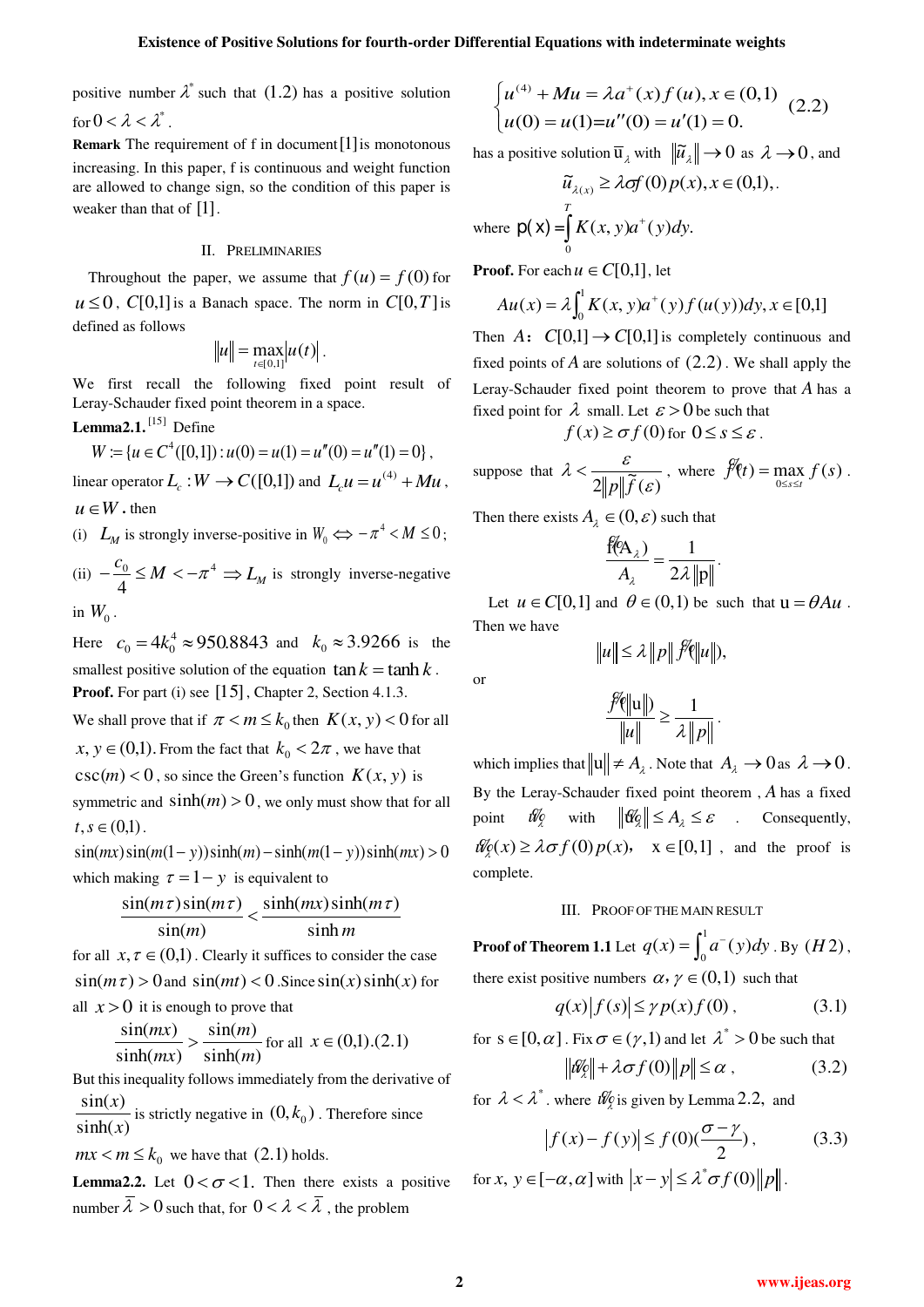Let  $\lambda < \lambda^*$ . We look for a solution  $u_{\lambda}$  of (1.3) of the form  $\mathcal{W}_{\mathcal{R}} + v_{\lambda}$ . Thus  $v_{\lambda}$  solves

$$
\begin{cases}\nv_{\lambda}^{(4)}(x) + Mv_{\lambda} = \lambda a^{+}(x)(f(\mathscr{U}_{\lambda} + v_{\lambda}) - f(\mathscr{U}_{\lambda})) \\
-\lambda a^{-}(x)f(\mathscr{U}_{\lambda} + v_{\lambda}), x \in (0,1) \\
v_{\lambda}(0) = v_{\lambda}(1) = v_{\lambda}''(0) = v_{\lambda}''(1) = 0,\n\end{cases}
$$

For each  $\omega \in C[0,1]$ , let  $v = A\omega$  be the solution of

$$
\begin{cases}\nv^{(4)}(x) + Mv = \lambda a^+(x)(f(\theta \hat{y} + \omega) - f(\theta \hat{y})) \\
-\lambda a^-(x) f(\theta \hat{y} + \omega), x \in (0,1) \\
v(0) = v(1) = v''(0) = v''(1) = 0,\n\end{cases}
$$

Then  $A: C[0,1] \to C[0,1]$  is completely continuous. Let  $v \in C[0,1]$  and  $\theta \in (0,1)$  be such that  $v = \theta Av$ . Then we have

$$
v^{(4)}(x) + Mv = \lambda \theta a^+(x) (f(\theta \hat{q} + v) - f(\theta \hat{q}))
$$

$$
-\lambda \theta a^-(x) f(\theta \hat{q} + v).
$$

We claim that  $\|v\| \neq \lambda \sigma f(0) \|p\|$ , Suppose to the contrary that  $\|\mathbf{v}\| = \lambda \sigma f(0) \|p\|$ . Then by (3.2) and (3.3), we obtain

 $||\mathcal{W}_{\mathcal{Q}} + v|| \leq ||\mathcal{W}_{\mathcal{Q}}|| + ||v|| \leq \alpha$ ,

and

$$
\left\|f(\hat{w}_\lambda^{\prime\prime} + v) - f(\hat{w}_\lambda^{\prime\prime})\right\| \le f(0) \frac{\sigma - \gamma}{2}.
$$

which, together with  $(3.1)$ , implies that

$$
|v(x)| \le \lambda \frac{\sigma - \gamma}{2} f(0) p(x) + \lambda \gamma f(0) p(x)
$$
  
=  $\lambda \frac{\sigma + \gamma}{2} f(0) p(x), x \in (0,1)$  (3.4)

In particular

$$
||v(x)|| \le \lambda \frac{\sigma + \lambda}{2} f(0) ||p(x)||
$$
  
<  $\lambda \sigma f(0) ||p||$ 

a contraction, and the claim is proved. By the Leray-Schauder fixed point theorem,  $\overline{A}$  has a fixed point  $v_1$  with  $v_{\lambda}$   $\leq \lambda \sigma f(0)$   $\|p\|$ . Hence  $v_{\lambda}$  satisfies (3.4) and, using Lemma 2.1, we obtain

$$
u_{\lambda}(x) \ge \ell \ell \gamma - v_{\lambda}(x)
$$
  
\n
$$
\ge \lambda \sigma f(0) p(x) - \lambda \frac{\sigma + \gamma}{2} f(0) p(x)
$$
  
\n
$$
= \lambda \frac{\sigma + \gamma}{2} f(0) p(x)
$$

i.e.,  $u_{\lambda}$  is a positive solution of  $(1.2)$ . This completes the proof of Theorem 1.1.

## IV. APPLICATION

**Example** 4.1Consider the following nonlinear second-order periodic boundary value problems

$$
\begin{cases}\nu^{(4)}(x) + 16u(x) = \lambda a(x) f(u), x \in (0,1) \\
u(0) = u(1) = u'(0) = u'(1) = 0.\n\end{cases}
$$
\n(4.1)

where  $\lambda$  is a positive parameter,  $a(x) = \ln x$ ,  $f(u) = -u^2 + 1$ ,  $u>0$  is continuous,  $m = 2$  satisfies the

Since  $a(x) = \ln x$  is continuous on [0,1], and there exists a number  $k > 1$  such that

$$
\int_0^1 k(x, y)a^+(y)dy \ge k \int_0^1 k(x, y)a^-(y)dy
$$

for every  $X \in [0,1]$ , where  $a^+$  (resp.  $a^-$ ) is the positive (resp. negative ) part of *a*,  $K(X, Y)$  is the Green's function of

$$
\begin{cases}\nu^{(4)}(x) + 16u(x) = 0, x \in (0,1) \\
u(0) = u(1) = u'(0) = u'(1) = 0.\n\end{cases}
$$

and

assumption  $(H1)$ .

$$
K(x, y) = \begin{cases} [\csc(2) + \sin(2 - 2x)\sin(2y) - \\ \operatorname{csch}(2)\sinh(2 - 2x)\sinh(2y)]/16, \\ 0 \le y \le x \le 1, \\ [\csc(2) + \sin(2 - 2y)\sin(2x) - \\ \operatorname{csch}(2)\sinh(2 - 2y)\sinh(2x)]/16, \\ 0 \le x \le y \le 1. \end{cases}
$$

h satisfies the assumption  $(H2)$  *By* Theorem 1.1, if  $(H1)-(H2)$  hold, then there exists a positive number  $\lambda^*$ such that (4.1) has a positive solution for  $0 < \lambda < \lambda^*$ .

### ACKNOWLEDGMENT

The author is very grateful to the anonymous referees for their valuable suggestions. Our research was supported by the NSFC(71261023).

#### **REFERENCES**

- [1] F. M. Atici, G. S. Guseinov. On the existence of positive solutions for nonlinear differential equations with periodic boundary conditions. *J. Comput. Appl. Math.* , 2001, 132(1): 341-356.
- [2] Vrabel R. On the lower and upper solutions method for the problem of elastic beam with hinged ends[J]. *Journal of Mathematical Analysis and Applications* 2015, 421:1455.
- [3] Ma R Y, Wang J, Long Y. Lower and upper solution method for the problem of elastic beam with hinged ends[J]. *Journal of Fixed Point Theory and Applications*, 2018, 20:1.
- [4] Yue Y, Tian Y, Zhang M, Liu J G. Existence of infinitely many solutions for fourth-order impulsive differential equations[J]. *Applied Mathematics Letters*, 2018, 81:72.
- [5] Priyadarshi G, Kumar B V R. Wavelet Galerkin method for fourth-order linear and nonlinear differential equations[J]. *Applied Mathematics and Computation*, 2018, 327: 8.
- [6] Xu M, Ma R Y. On a fourth-order boundary value problem at resonance[J]. *Journal of Functions Spaces*, 2017, 06: 1.
- [7] Dr á bek P, Holubov á G. Positive and negative solutions of one-dimensional beam equation[J]. *Applied Mathematics Letters*, 2016, 51: 1.
- [8] Dr á bek P, Holubov á G. On the maximum and antimaximum